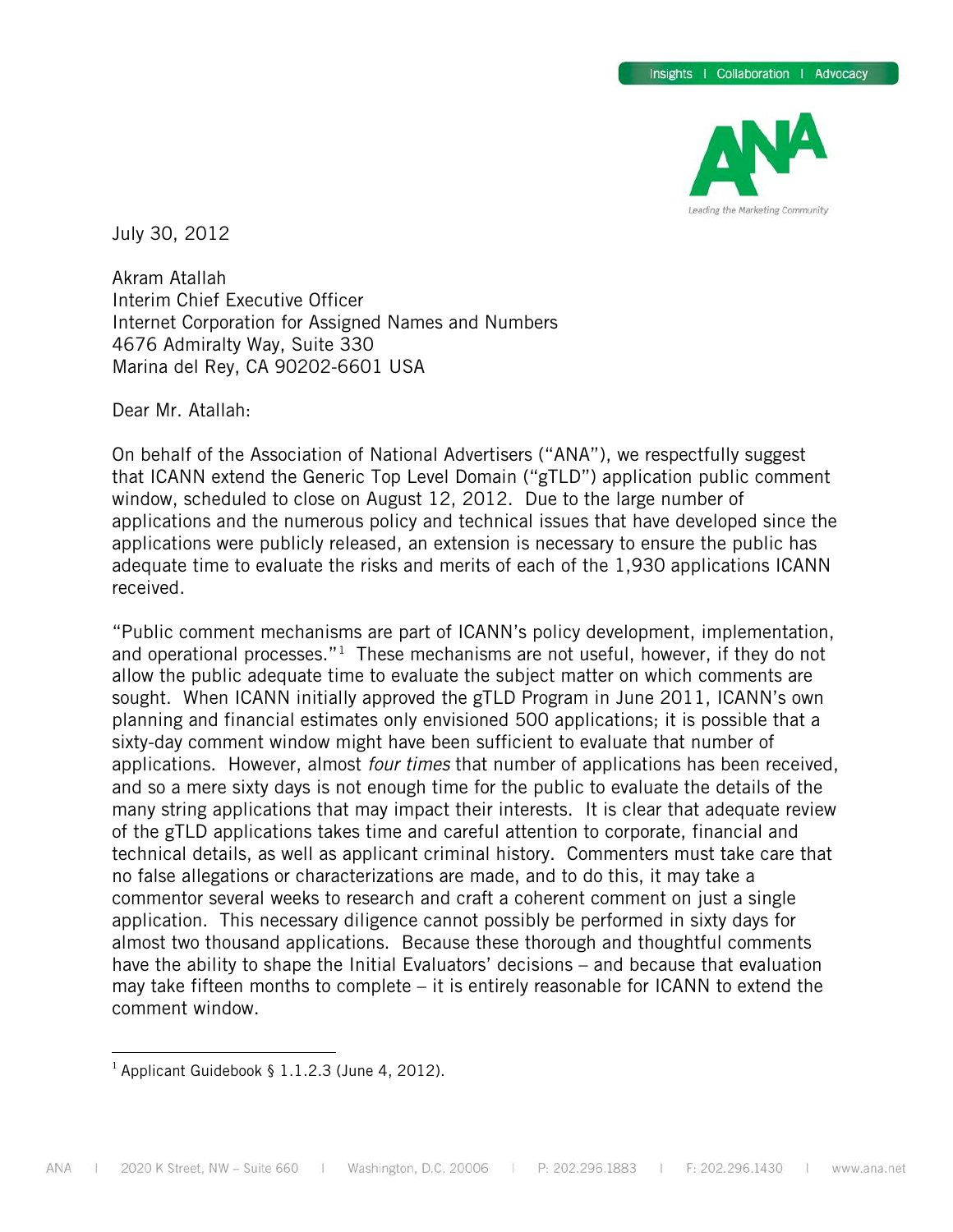Recent decisions by ICANN's Governmental Advisory Committee ("GAC") provide further evidence and justification for extending the public's opportunity to comment on the large number of applications. Similar to the Public Comment window, the GAC Early Warning period was also scheduled to last for a mere sixty days. However, the GAC has stated that it will not issue any Early Warnings until after ICANN 45, which will not take place until mid-October 2012.<sup>2</sup> ICANN has noted that "flexibility" was built into the Early Warning process<sup>[3](#page-1-1)</sup>, and there is no reason why that same flexibility cannot be extended to the Public Comment period.

Public comments play an important role in giving the Independent Objector ("IO") standing to file a formal objection.<sup>[4](#page-1-2)</sup> Given the restrictive standing requirements for the four dispute resolution processes, the ability of the Independent Objector to commence an action is vital to protecting the public. These public comments play an important role in the IO's decision to file an objection, so the public should have the most – not the least – amount of time possible to draft well supported and reasoned comments for the gTLDs that will shape the Internet's future.

The sheer volume of applications plus the recent decisions of the GAC speak in favor of giving the public more time to comment. Therefore, we the undersigned respectfully suggest that ICANN extend the comment period by at least 180 days for interested parties to completely review the record and file thoughtful public comments that will be given the full benefit of review by all relevant evaluation panels.

Sincerely,

RI EL

Robert D. Liodice President and Chief Executive Officer

cc: The Honorable Rebecca Blank, Acting U.S. Secretary of Commerce Mr. Lawrence E. Strickling, Administrator, National Telecommunications and Information Administration, U.S. Department of Commerce

<span id="page-1-0"></span> $\overline{a}$ <sup>2</sup> Letter from Heather Dryden, Chair, Governmental Advisory Committee, to Dr. Stephen Crocker, Chairman, ICANN Board of Directors (June 17, 2012), *available at*

https://gacweb.icann.org/download/attachments/1540128/GAC+Letter+to+Steve+Crocker\_New+gTLD+Appl iation+Processing\_20120617.pdf?version=1&modificationDate=1341945307000.

<span id="page-1-1"></span><sup>&</sup>lt;sup>3</sup> Responses to Questions Noted During GAC Discussion on New gTLDs, ICANN (May 22, 2012), https://gacweb.icann.org/download/attachments/1540128/Responses+to+GAC+Questions(22May12).pdf?v ersion=1&modificationDate=1337880692000

<span id="page-1-2"></span><sup>4</sup> Applicant Guidebook § 3.2.5 ("[T]he IO shall not object to an application unless at least one comment in opposition to the application is made in the public sphere.").